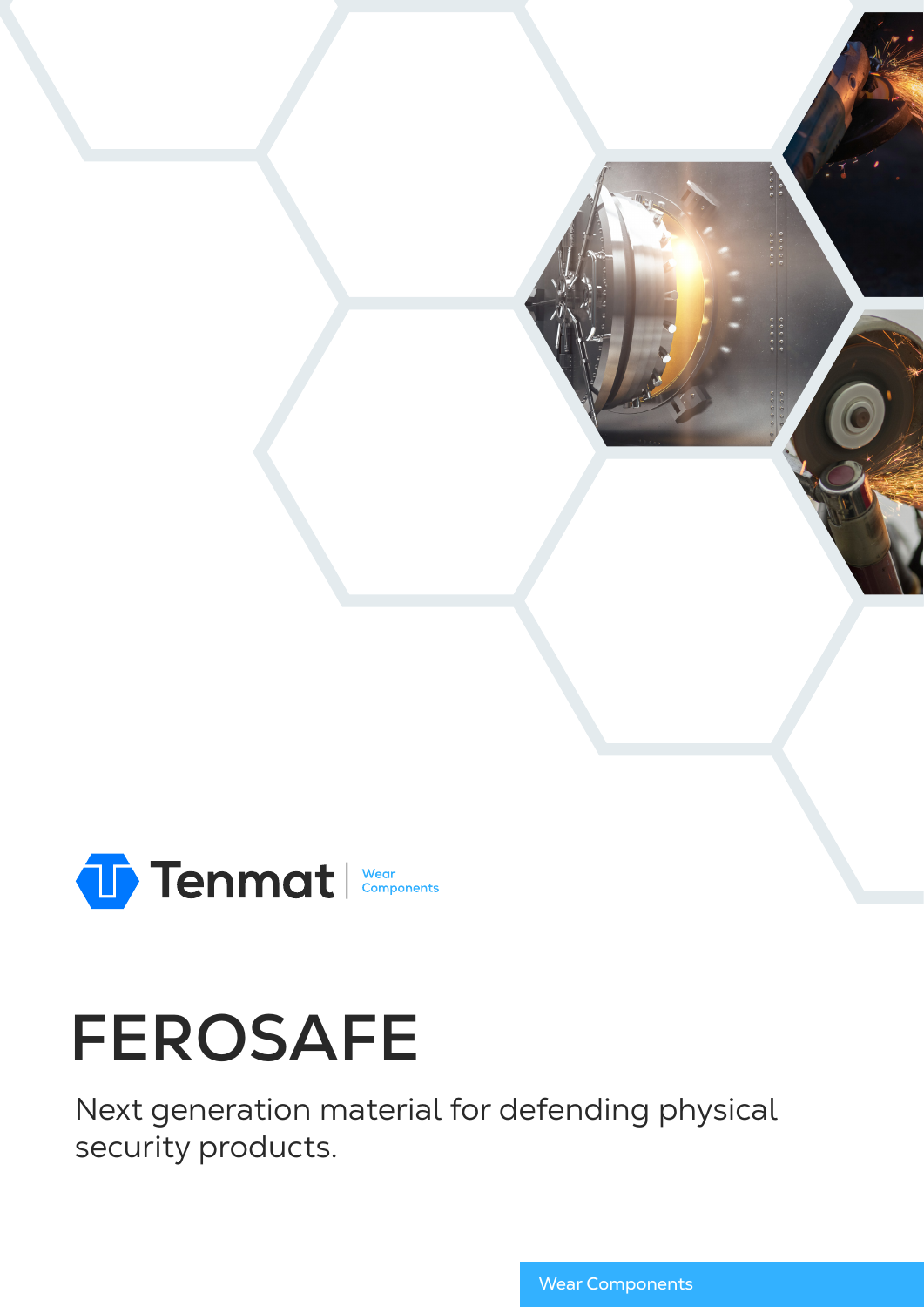### **What is FEROSAFE?**

FEROSAFE is the next generation material for defending security products from physical threats. FEROSAFE is a weldable composite material that effectively resists high power angle grinders and drills at lower thicknesses and weights than what is possible with conventional materials.

The material is therefore well suited to increase security performance on safes, locks and any other security devices without increasing weight or altering overall dimensions. Being weldable with standard welding equipment ensures a high degree of flexibility, cost efficient manufacturing and secure fastening with no specialist training required.

Typical Applications

- **Safes**
- ATMs
- **Security Doors**
- **Lock Boxes**
- **Bike Locks**

Customer Benefits

- Use conventional welding equipment
- Reduce weight of product
- Increase safety performance without adding weight
- Effectively prevent any grinding or drilling attacks

Key Features

- **Weldable**
- Highly resistant to angle grinders
- Highly resistant to drills
- Relatively tough to prevent chiselling

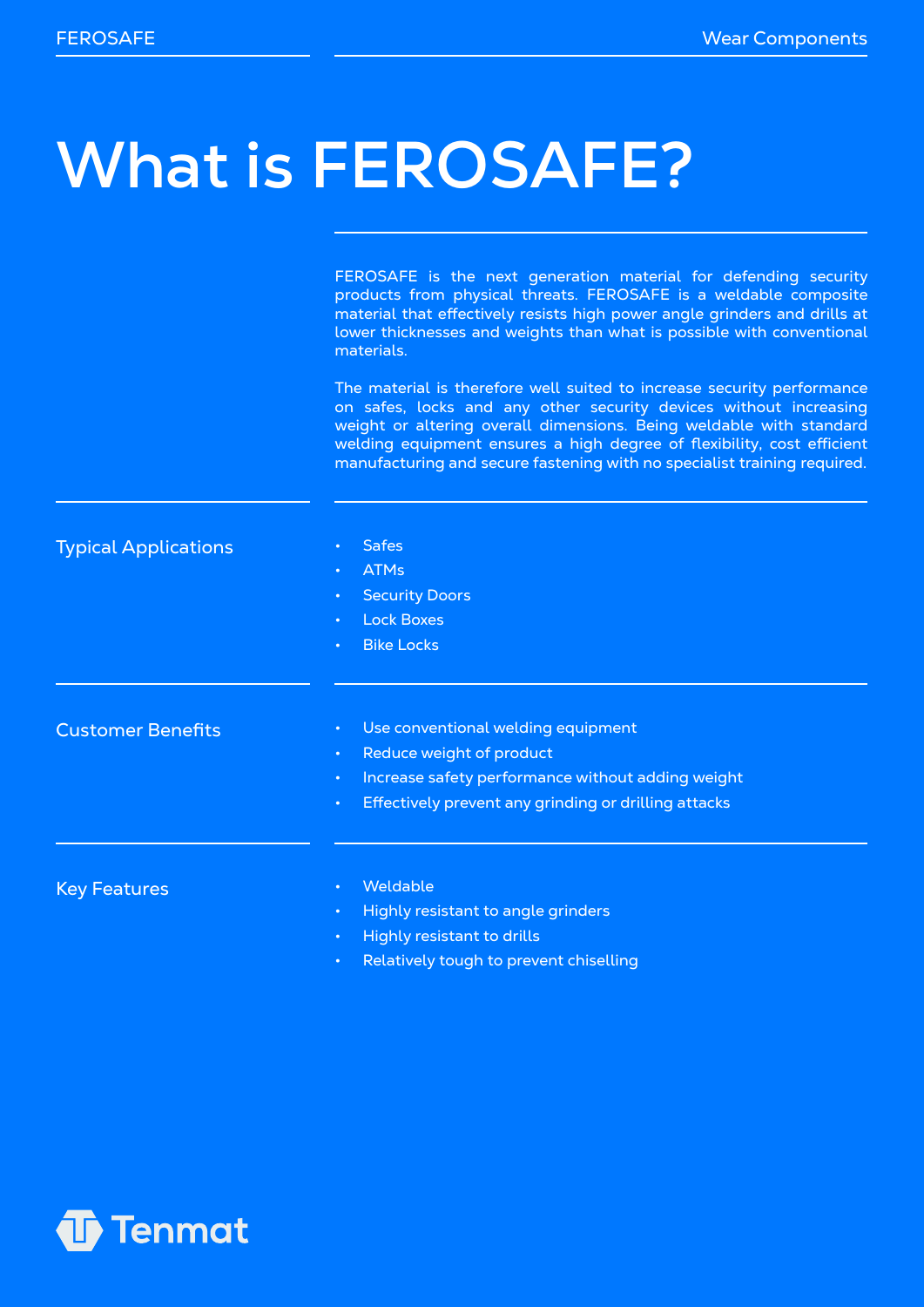# **Physical Properties.**



| Property                                | Units      | <b>FEROSAFE</b>       |
|-----------------------------------------|------------|-----------------------|
| <b>Ultimate Tensile Strength</b>        | MPa        | 110                   |
| <b>Ultimate Compressive Strength</b>    | MPa        | 1850                  |
| <b>Flexural Strength</b>                | MPa        | 440                   |
| <b>Coefficient of Thermal Expansion</b> | W/mK       | $12 - 14 \times 10^6$ |
| <b>Bulk Hardness</b>                    | <b>HRC</b> | $45 - 55$             |
| <b>Bulk Density</b>                     | $q/c^3$    | $8.7 - 9.3$           |

| Thickness (mm)   | Width (mm) | Length (mm) |
|------------------|------------|-------------|
| 4                | 8          | 40          |
| $\boldsymbol{4}$ | 15         | 40          |
| $\overline{4}$   | 25         | 60          |
| $\overline{a}$   | 40         | 40          |
| $\overline{a}$   | 8          | 200         |
| 4                | 15         | 200         |
| $\overline{4}$   | 25         | 200         |
| 4                | 60         | 200         |
| $\overline{a}$   | 200        | 200         |
|                  |            |             |

#### **Welding**

Sizes

Welding FEROSAFE creates a strong joint, capable of reaching 360 MPa shear strength which is stronger than a typical braze joint. Welding FEROSAFE maintains hardness of host metal, with a minimal heat affected zone. By maintaining hardness of the underlying steel, the resilience of the entire system is ensured.

FEROSAFE is a very effective product when used and welded correctly. Below are some guidelines to assist you:

- MIG/stick weld, 120 amps, dissimilar wire/rod gives best result.
- Clamp tile down when tacking,
- Tack in the middle of tile length if needed, weld outwards from the middle,
- Don't hesitate when welding, so as to avoid heat build up,
- Do no quench after welding,
- If risk of weld exposure to threat, chamfer host metal so welds can be hidden.